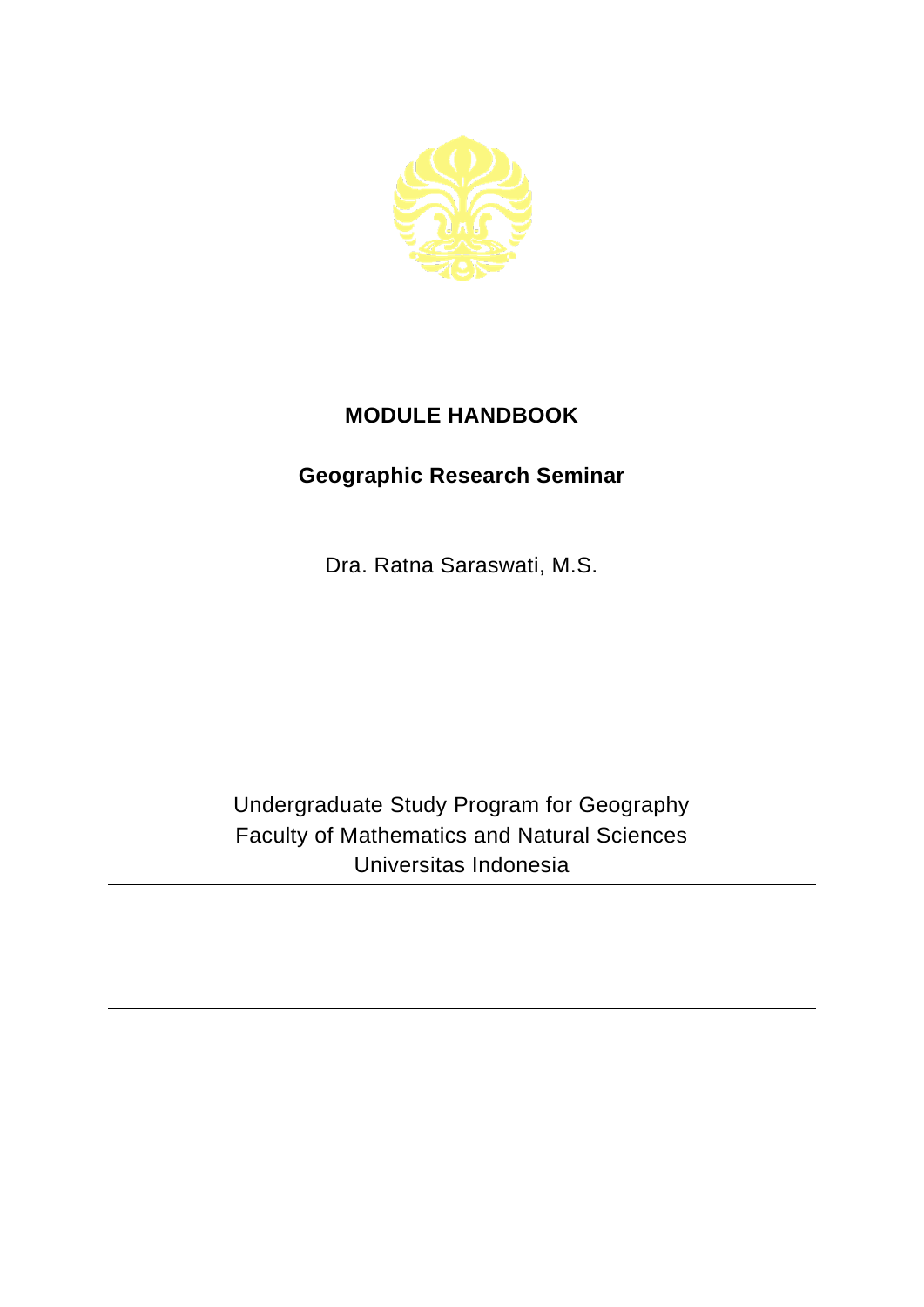| Module designation                                                 | Geographic Research Seminar                                                                                                                                                                                                                                                                                                                                                                                                                  |
|--------------------------------------------------------------------|----------------------------------------------------------------------------------------------------------------------------------------------------------------------------------------------------------------------------------------------------------------------------------------------------------------------------------------------------------------------------------------------------------------------------------------------|
| Semester(s) in which the module is<br>taught                       | Seventh (7th) Semester                                                                                                                                                                                                                                                                                                                                                                                                                       |
| Person responsible for the module                                  | Dra. Ratna Saraswati, M.S.                                                                                                                                                                                                                                                                                                                                                                                                                   |
| Lecturer                                                           | 1.<br>Dr. Supriatna, M.T.<br>$\overline{2}$ .<br>Dr. M. Dimyati<br>3.<br>Dra. M.H. Dewi Susilowati, M.S.<br>Dra. Ratna Saraswati, M.S.<br>4.                                                                                                                                                                                                                                                                                                 |
| Language                                                           | Bahasa Indonesia                                                                                                                                                                                                                                                                                                                                                                                                                             |
| Relation to curriculum                                             | Compulsory                                                                                                                                                                                                                                                                                                                                                                                                                                   |
| Teaching methods                                                   | Student-centered Learning and combination with Cooperative Learning                                                                                                                                                                                                                                                                                                                                                                          |
| Workload (incl. contact hours, self-<br>study hours)               | 1.<br>Lectures: 100 minutes per week per semester<br>2.<br>Assignment: 120 minutes per week per semester<br>Independent study: 120 minutes per week per semester<br>3.<br>Minutes x weeks x semester: 340 x 14 x 1 = 4760 minutes per<br>4.<br>semester<br>Midterm Examination: 100 minutes per semester<br>5.<br>6.<br>Final Examination: 100 minutes per semester<br>7.<br>Total workload per semester: 4950 minutes / 82 hours 40 minutes |
| Credit points                                                      | $2$ (Two)                                                                                                                                                                                                                                                                                                                                                                                                                                    |
| Required and recommended pre-<br>requisites for joining the module | Field Work 2<br>1.                                                                                                                                                                                                                                                                                                                                                                                                                           |
| Module objectives/intended learn-<br>ing outcomes                  | After completing this course, students were able to compile and design<br>research proposals in accordance with the geographic research rules and<br>deliver it well                                                                                                                                                                                                                                                                         |
| Content                                                            | Concept of scientific work according to geography rules<br>1.<br>Material making and presentation procedure<br>2.<br>Scientific works in geography research<br>3.                                                                                                                                                                                                                                                                            |
| <b>Examination forms</b>                                           | $\overline{a}$                                                                                                                                                                                                                                                                                                                                                                                                                               |
| Study and examination require-<br>ments                            | Group and Presentation Score (50%)<br>1.<br>2.<br>Individual Score (50%)                                                                                                                                                                                                                                                                                                                                                                     |